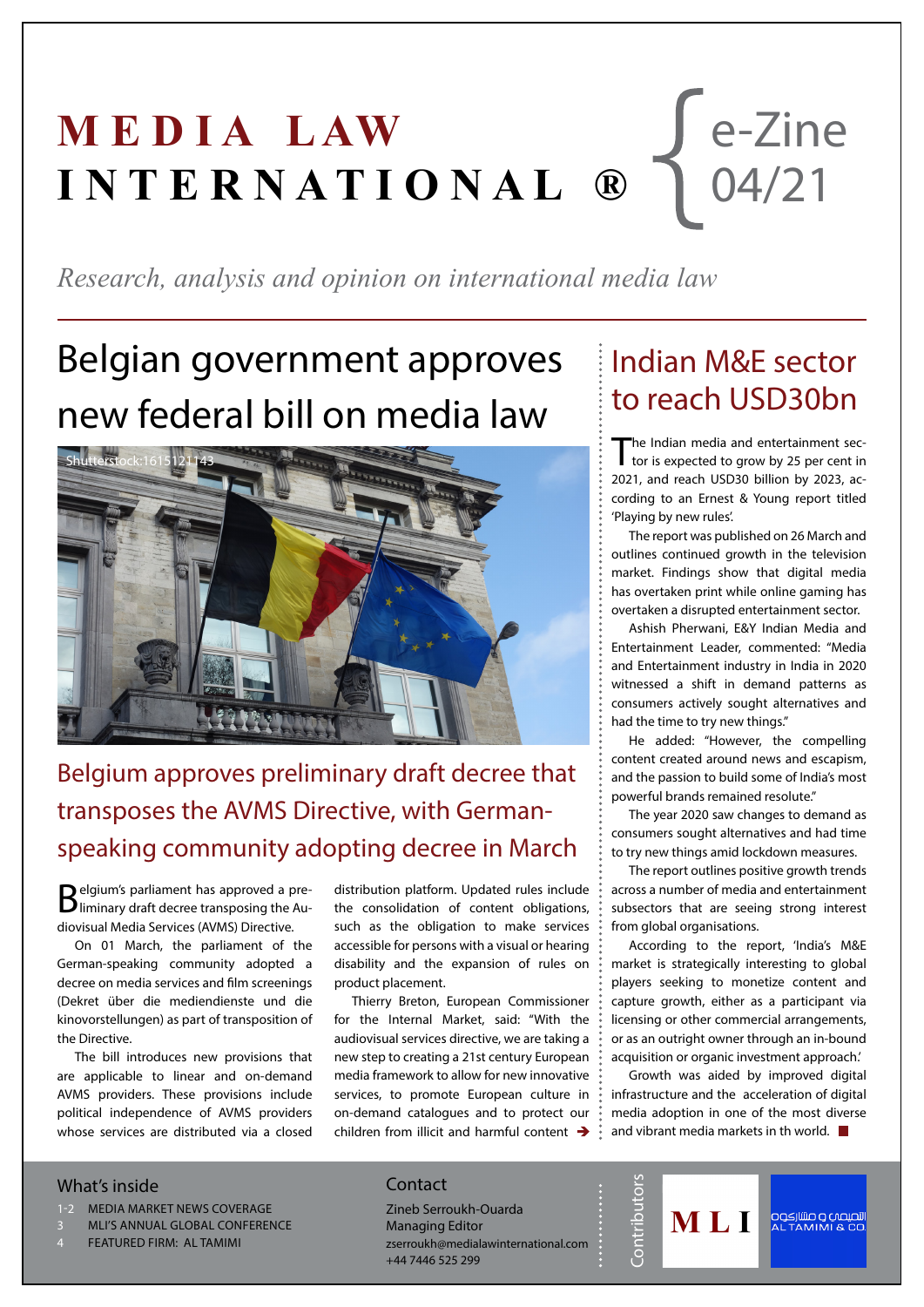$\leftarrow$  online. We are working closely with EU member states to ensure that the directive is transposed completely and efficiently."

# **OOO** Ringier

Under Belgian law, audiovisual media qualifies as a cultural matter with political power divided between the federal level, language-based communities and territorybased regions.

In a diverse country with French-, Flemish- and German-speaking communities,

The Directive has been implemented into local law by Member States in the lead up to the 2020 deadline

cultural matters are handled within Belgian communities. According to the European Commission, the directive 'provides rules to protect vulnerable viewers and children sharing videos online, combat racial and religious hatred as well as create a level playing field for audiovisual media services, preserve cultural diversity including European works, and guarantee the independence of national media regulators.'

Sportal Media is Bulgaria's leading digital media company and has a successful footprint in sports. Digital Ventures OOD is Sportal Media's IT development company behind Sportal365, a content management system for global sports stakeholders.

> The AVMS Directive coordinates EUwide legislation on all audiovisual media, bringing significant changes. The Directive coordinates traditional TV broadcasters and on-demand video services, and outlines essential protection measures relating to content shared on video-sharing platforms.

Both parties have agreed to keep the purchase price and valuation undisclosed.  $\ddot{\cdot}$ The deal is expected to close in 2Q of 2021.  $\blacksquare$ :

### Ringier AG acquires share in Bulgarian Sportal Media Group and in Digital Ventures OOD

Swiss-based Ringier AG has agreed to the acquisition of a majority share in Sportal Media Group and Digital Ventures OOD.

The deal was announced on 17 March and accelerates Ringier's sports media strategy.

> He added: 'Caviar's vision to start from its own strengths and to deploy these locally and internationally instead of copying formats from abroad is something I fully support. This mentality will lead to more local top content for our viewers, more growth for our outstanding local talent.'

#### Belgian government approves new federal bill continued from page 1

The deal accelerates Ringier's sports media strategy, and follows a successful two-and-ahalf-year collaboration in the joint venture Ringier Sportal S.R.L. in Romania.

Ladina Heimgartner, Head Global Media of Ringier AG, explained: 'The investment in Sportal Media Group is a further milestone for Ringier as a digital media company with a strong journalistic DNA as well as an important sign for the future of our Global: Media Division.'

Stilian Shishkov, CEO of the Sportal Media Group and Digital Ventures, added: 'The step we take today is a major one, and it is the beginning of a great venture in the highly competitive sports media industry '.

#### Telenet expands with 49 per cent acquisition of Caviar

Flemish cable operator Telenet has agreed to acquire a 49 per cent share in production company Caviar Group as part of its international expansion in the television production market.

The deal was announced on 30 March and is expected to complete on 01 May. Given Telenet's minority participation, Caviar Group will continue to function as an independent content studio.

Telenet and Caviar Group aim to build on the creativity and quality of the Flemish media sector, as well as make local content and talent more profitable worldwide.

Telenet has invested in the Flemish media market for years via De Vijver Media with its full subsidiaries Woestijnvis and SBS. Telenet is backed by Liberty Global, which indirectly owns 57 per cent of Telenet.

> We look forward to hearing from our speakers on 22 June and learning from their experience and expertise, as well as to welcoming delegates from around the world."

John Porter, Telenet CEO, commented: 'At Telenet, we were already looking at ways of making local content more profitable beyond the Flemish living rooms via The Park. Woestijnvis is already targeting the Dutch and German markets through joint venture Fabiola. I am convinced that the local top content produced here will be appreciated internationally as well.'

MLI's Annual Global Conference Zineb Serroukh-Ouarda

"The Annual Global Conference has long been in planning. We have had market demand for an event like this for a number years so this culmination of research and planning represents a significant milestone for MLI.

The conference, as its title indicates, will be organised as an annual event which we expect to build into an eminent global event for legal and business markets.

We have dedicated our focus to one industry, recognising its capacity to develop magnificently as it has done over the past nine years we have been operational.

The media industry has collaborated, converged and consolidated over the past decade and, in the process, has transformed into an allencompassing sphere of brilliant wonder.

We've seen legislators around the world grapple with technological advance, and lawyers

redefine legal norms with landmark cases, from Rebel Wilson's record defamation damages, subsequently reduced, to privacy cases. In this process of change, we have highlighted worldleading lawyers and their expertise as well as presented content on market challenges in multiple jurisdictions.

On this journey, we move to mark an important year in MLI's progress with the introduction of the Annual Global Conference, our inaugural event to take pace, virtually of course, on 22 June 2021 after much planning.

The conference is sponsored by US firm Norris McLaughlin, McCann FitzGerald in Ireland, Polish firm WKB Wiercinski, Kwiecinski, Baehr, Charles Russell Speechlys in the UAE as well as Punuka Attorneys in Africa.

Our law-firm speakers include Jeanne Hamburg, Robert Lands, Karyn Harty, Lesley Caplin, Agnieszka Wiercińska-Krużewska, Mark Hill and Isioma Idigbe.

Participating organisations include The Sun, The Guardian, the BBC, Channel 4, ViacomCBS, Kantar, Wellspring Studios and Hanway Films.

Participants include in-house counsel, directors and producers. Our line-up of speakers and includes Christophe Dickès, Gillian Phillips, David Attfield, Adam Cannon, Dominic Harrison, Danny de Warren, Julia Sycheva and Ivan Kelava.

The conference will be available on-demand to all delegates and speakers to access after the event date. This feature maximises the validity of speaker sessions, making them available to audiences across times zones who may not be available for on-the-day viewing.

The Annual Global Conference was created in collaboration with an Advisory Board that comprises in-house counsel from around the world, including Bulgaria, France, Italy, Portugal, Russia, Turkey, the UK and the US.

We have partnered with renowned media organisations to produce a high-profile event that addresses topics of global importance, legal challenges and industry standards.

\* For more information about the conference, and for delegate registration, please visit [www.](http://www.medialawinternationalagc.com) [medialawinternationalagc.com.](http://www.medialawinternationalagc.com)

\* For more information about speaker and sponsorship opportunities, please contact Mina Kouchih, [mkouchih@medialawinternational.com](mailto:mkouchih%40medialawinternational.com?subject=Annual%20Global%20Conference)

> Zineb Serroukh-Ouarda Managing Editor Media Law International zserroukh@medialawinternational.com +44 7446 525 299

#### Managing Editor, Zineb Serroukh-Ouarda, on upcoming business and legal event

### Annual Global Conference to present high-profile speakers

Zineb Serroukh-Ouarda

## MLI